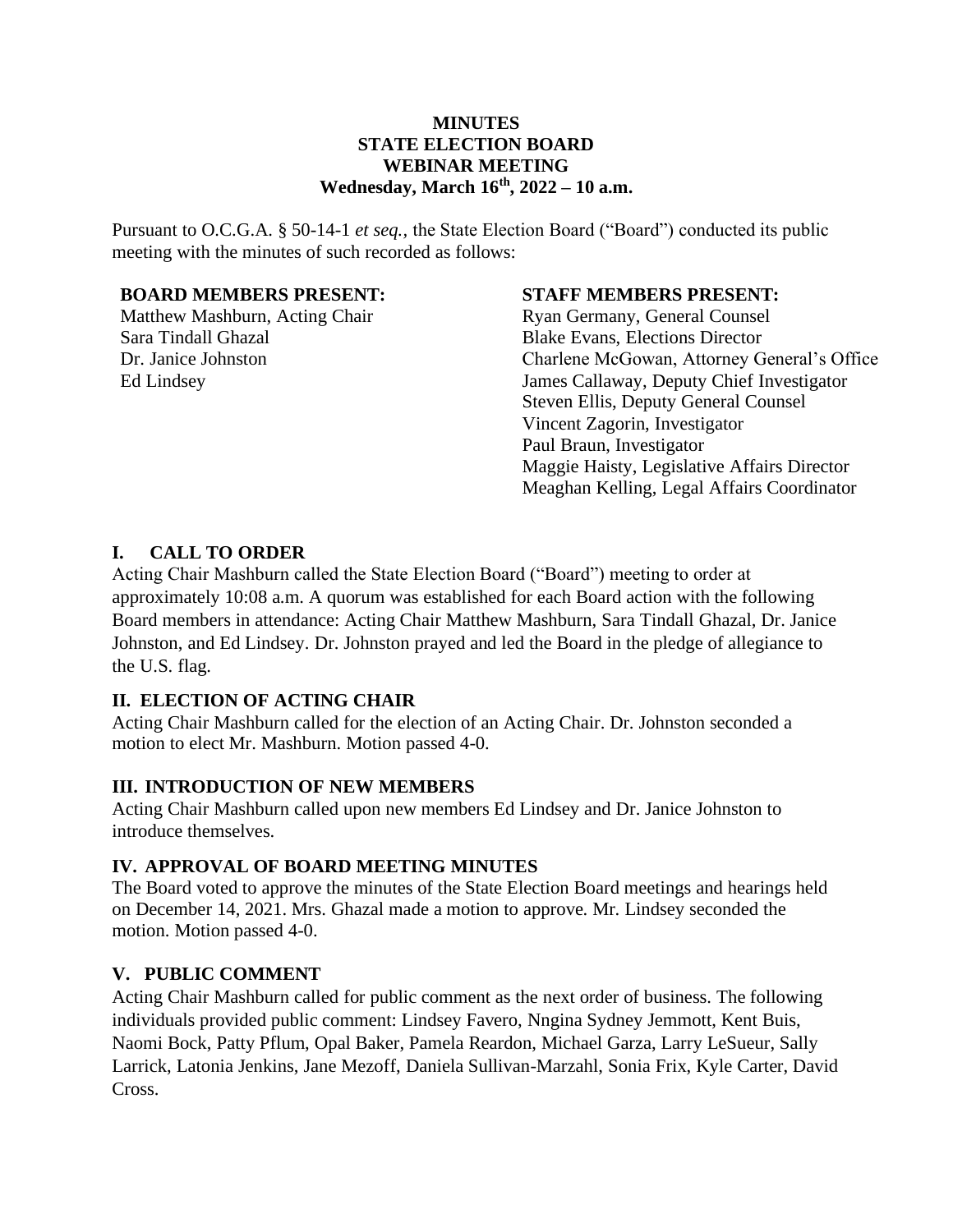## **VI. UPDATE ON RULEMAKING**

Secretary of State General Counsel Ryan Germany provided updates on future rulemaking.

# **VII. UPDATE ON FULTON COUNTY PERFORMANCE REVIEW**

Secretary of State General Counsel Ryan Germany provided updates on the Fulton County Performance Review. Mr. Germany noted that it is expected to be completed by May.

## **VIII. INVESTIGATIONS REPORTS**

Acting Chair Mashburn called for the next order of business regarding the cases prepared by the Investigations division. Mrs. Ghazal and Mrs. McGowan provided clarification regarding the different types of cases.

Mrs. Ghazal made a motion to approve the consent cases in a block. Mr. Lindsey seconded the motion. The motion passed 4-0.

### **Consent Cases**

| <b>SEB Case No. 2020-012</b> | <b>Emmanuel County – Multiple Complaints</b> |
|------------------------------|----------------------------------------------|
| <b>SEB Case No. 2020-093</b> | <b>Telfair County – Vote Buying</b>          |
| <b>SEB Case No. 2020-193</b> | Hall County – Chain of Custody               |
| <b>SEB Case No. 2020-196</b> | <b>Gilmer County – Problem at the Polls</b>  |
| <b>SEB Case No. 2020-208</b> | <b>Muscogee County – AB</b>                  |

**New Cases**

# **SEB Case No. 2021-129 DeKalb County – AB Box Procedures**

Acting Chair Mashburn continued SEB Case No. 2021-129 DeKalb County – AB Box Procedures.

## **SEB Case No. 2021-181 Fulton County – Data Review**

Deputy Chief Investigator James Callaway called upon investigators Vincent Zagorin and Paul Braun to present the case. The Investigations division recommended Respondents Richard Barron and the Fulton County Registration and Election Division be referred to the Attorney General's Office for violation of State Election Board Rule 183-1-15-.04.

Joseph Rossi was recognized to speak to the case.

Jack James was recognized to speak to the case.

Cheryl Ringer was recognized to speak to the case.

Nadine Williams was recognized to speak to the case.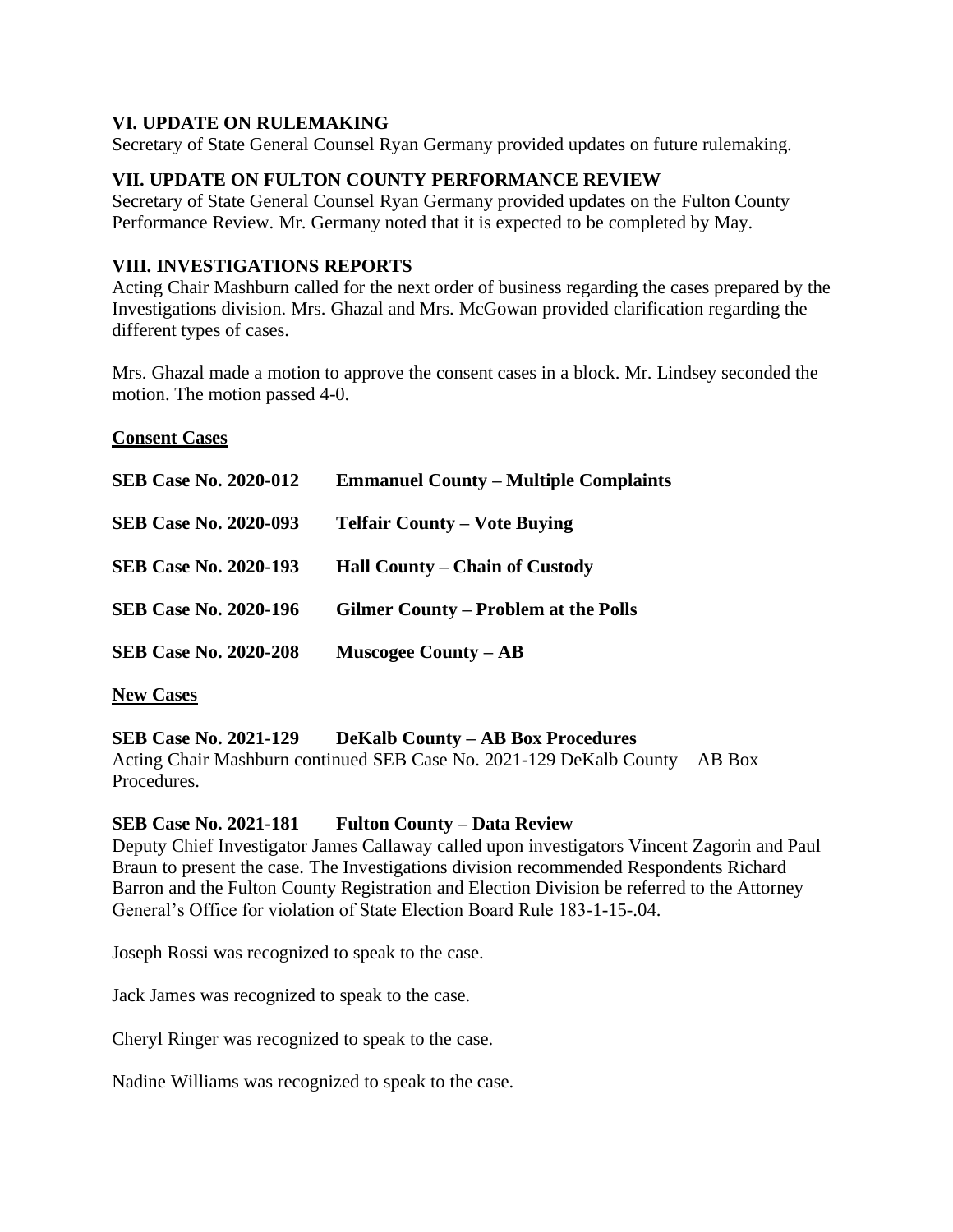Dr. Johnston motioned to accept the recommendation and refer the Respondents to the Attorney General's Office. Mr. Lindsey seconded the motion. The motion passed 3-1 with Mrs. Ghazal voting nay.

# **V. EXECUTIVE SESSION AND/OR BREAK**

Mrs. Ghazal motioned to enter executive session. Dr. Johnston seconded the motion. The motion passed 4-0. The Board entered executive session at approximately 12:15 p.m.

The Board returned at approximately 1:02 p.m.

Acting Chair Mashburn made note that while in executive session, the Board authorized subpoenas for SEB Case No. 2020-010 Dougherty County and SEB Case No. 2022-003 Fulton County.

# **VI. ATTORNEY GENERAL REPORT**

Acting Chair Mashburn called for the next order of busines regarding the Attorney General Report. Assistant Attorney General Charlene McGowan presented the cases.

Mrs. Ghazal motioned to approve the Consent Orders in a block. Mr. Lindsey seconded. The motion passed 4-0.

## **Consent Orders**

| 2016-036 | <b>Houston County</b>          |
|----------|--------------------------------|
| 2016-166 | <b>Habersham County</b>        |
| 2018-025 | <b>Habersham County</b>        |
| 2018-048 | <b>Sumter County</b>           |
| 2019-019 | <b>Webster County</b>          |
| 2019-045 | City of Guyton                 |
| 2019-047 | <b>Lowndes County</b>          |
| 2020-138 | <b>Pickens County</b>          |
| 2020-191 | <b>Forsyth County</b>          |
| 2020-194 | <b>Floyd County</b>            |
| 2020-260 | Dougherty County/Miller County |
| 2021-062 | <b>Walker County</b>           |

Dr. Johnston motioned to approve the Consolidated Consent Orders in a block. Ghazal seconded. The motion passed 4-0.